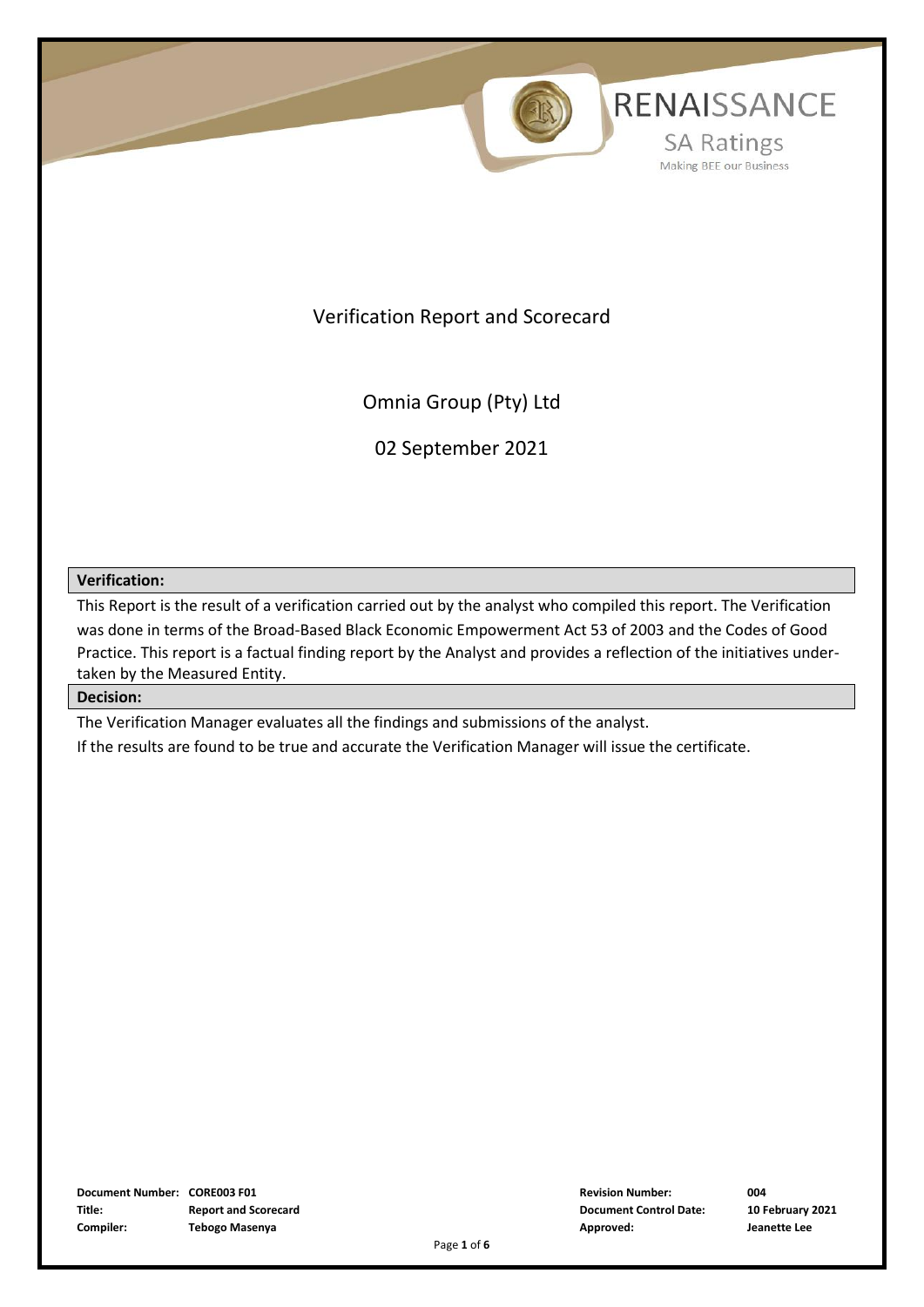# 1. Details of Measured Entity:

| <b>Company Name</b>        | Omnia Group (Pty) Ltd     |
|----------------------------|---------------------------|
| <b>Trade Name</b>          | Omnia Group (Pty) Ltd     |
| Address                    | Omnia House               |
|                            | Epsom Downs Business Park |
|                            | 13 Sloane Street          |
|                            | Bryanston                 |
| <b>Registration Number</b> | 2006/013996/07            |
| Vat Number                 | 4680233469                |

## 2. Scorecard Overview:

| <b>Ownership Equity</b>                | 25.00 |
|----------------------------------------|-------|
| <b>Management Control</b>              | 12.44 |
| <b>Skills Development</b>              | 14.90 |
| <b>Enterprise Supplier Development</b> | 38.66 |
| Socio Economic Development             | 5.00  |
| <b>TOTAL SCORE</b>                     | 95.99 |

#### 3. B-BBEE Status:

| <b>BEE Recognition Level</b>                                            | 125%                               |
|-------------------------------------------------------------------------|------------------------------------|
| <b>BEE Status</b>                                                       | LEVEL 2                            |
| Subminimum discount applied<br>(already discounted above if applicable) | No.                                |
| <b>Black Ownership</b>                                                  | 39.49%                             |
| <b>Black Female Ownership</b>                                           | 11.78%                             |
| <b>Qualifying Enterprise Supplier</b><br>Development Beneficiary        | <b>YES</b>                         |
| <b>Empowering Supplier Status</b>                                       | <b>YES</b>                         |
| Applicable BEE Codes                                                    | DTI Generic Code                   |
| <b>Financial Period Measured</b>                                        | 01 Apr 2020 - 31 Mar 2021          |
| <b>Verification Date</b>                                                | 31 August 2021 & 02 September 2021 |
| <b>Scorecard Number</b>                                                 | 14289                              |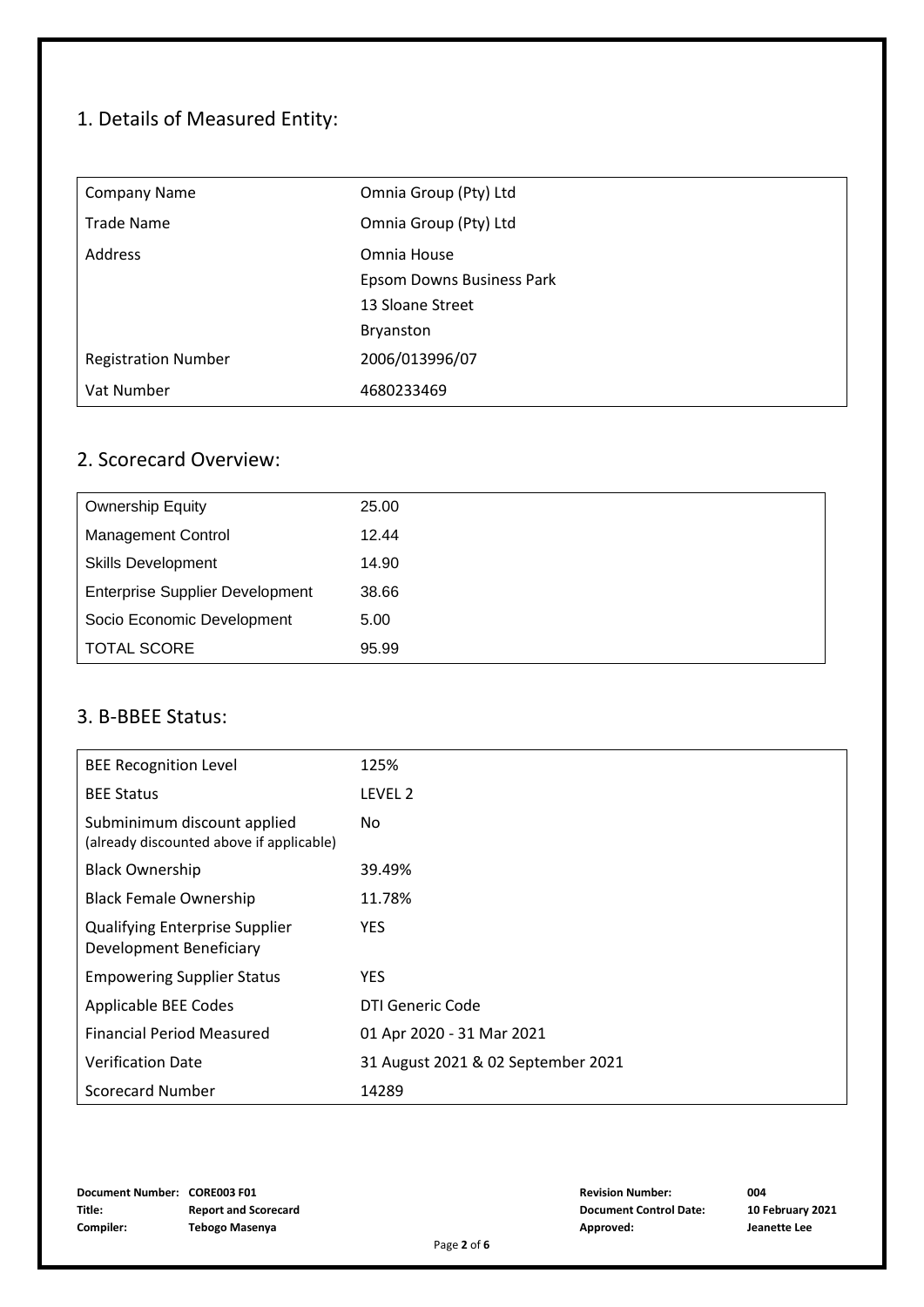# 4. Scorecard Summary:

## Ownership

| Sub-Element           | Indicator                                                                                                                                                                                                                                                                                                                             | Weighting<br><b>Points</b> | Compliance<br><b>Target</b> | <b>Actual</b> | <b>Score</b> |
|-----------------------|---------------------------------------------------------------------------------------------------------------------------------------------------------------------------------------------------------------------------------------------------------------------------------------------------------------------------------------|----------------------------|-----------------------------|---------------|--------------|
|                       | Exercisable Voting Rights in the Enterprise in the hands<br>of black people                                                                                                                                                                                                                                                           | 4                          | 25.17%                      | 40.71%        | 4.00         |
| <b>Voting Rights</b>  | Exercisable Voting Rights in the Enterprise in the hands<br>of black Women                                                                                                                                                                                                                                                            | $\overline{2}$             | 10.00%                      | 12.39%        | 2.00         |
|                       | Economic Interest of black people in the Enterprise                                                                                                                                                                                                                                                                                   | 4                          | 25.00%                      | 39.49%        | 4.00         |
|                       | Economic Interest of black Women in the Enterprise                                                                                                                                                                                                                                                                                    | 2                          | 10.00%                      | 11.78%        | 2.00         |
| Economic<br>Interest  | Economic Interest of any of the following Black natural<br>people in the Measured Entity:<br>- Black Designated Groups (Youth, Unemployed, Rural<br>Living, Disabled)<br>- Black Participants in Employee Share Ownership<br>Programmes;<br>- Black people in Broad-based Ownership Schemes;<br>- Black participants in Co-operatives | 3                          | 3.00%                       | 4.63%         | 3.00         |
|                       | Involvement in the ownership of the Enterprise of<br>black new entrants                                                                                                                                                                                                                                                               | $\overline{2}$             | 2.00%                       | 3.83%         | 2.00         |
| Realisation<br>Points | Net Equity Value                                                                                                                                                                                                                                                                                                                      | 8                          | 25.00%                      | 12.64         | 8.00         |
|                       |                                                                                                                                                                                                                                                                                                                                       |                            |                             | 25.00         |              |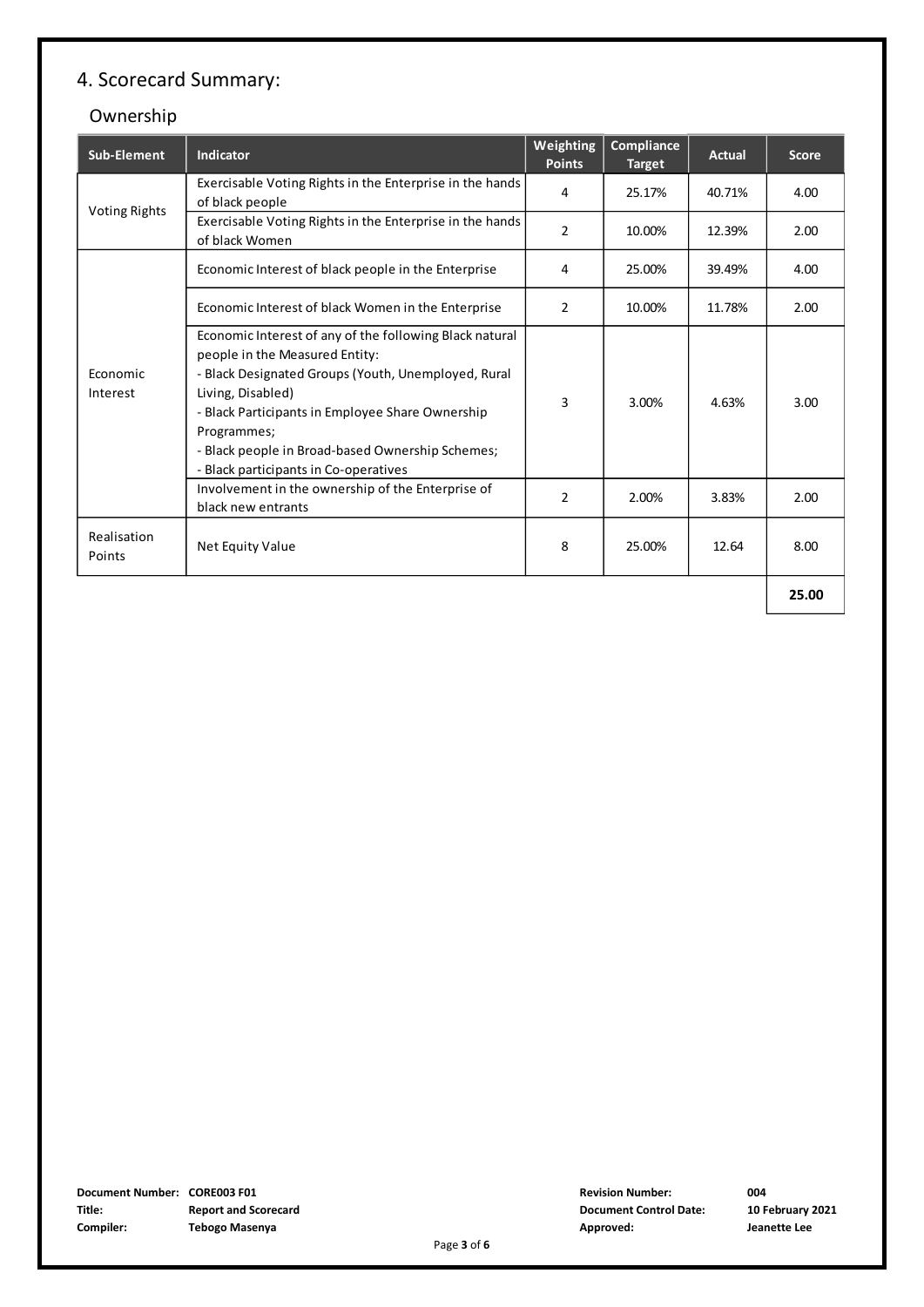## Management Control

| <b>Sub-Element</b>   | Indicator                                                | Weighting<br><b>Points</b> | Compliance<br><b>Target</b> | <b>Actual</b> | <b>Score</b> |
|----------------------|----------------------------------------------------------|----------------------------|-----------------------------|---------------|--------------|
|                      | Exercisable voting rights of black board members as a    | $\overline{2}$             | 50.00%                      | 75.00%        | 2.00         |
|                      | percentage of all board members                          |                            |                             |               |              |
|                      | Exercisable voting rights of black female board          | $\mathbf{1}$               | 25.00%                      | 50.00%        | 1.00         |
| Board                | members as a percentage of all board members             |                            |                             |               |              |
| Participation        | Black persons who are executive directors as a           | $\overline{2}$             | 50.00%                      | 75.00%        | 2.00         |
|                      | percentage of all executive directors                    |                            |                             |               |              |
|                      | Black female executive directors as a percentage of all  | $\mathbf{1}$               | 25.00%                      | 50.00%        | 1.00         |
|                      | executive directors                                      |                            |                             |               |              |
|                      | Black Other Executive Management as a percentage of      | $\overline{2}$             | 60.00%                      | 44.44%        | 1.48         |
| Other Executive      | all Other Executive Management                           |                            |                             |               |              |
| Management           | Black female Other Executive Management as a             | $\mathbf{1}$               | 30.00%                      | 11.11%        | 0.37         |
|                      | percentage of all Other Executive Management             |                            |                             |               |              |
| Senior               | Black employees in Senior Management as a                | $\overline{2}$             | 60.00%                      | 20.40%        | 0.68         |
|                      | percentage of all Senior Management                      |                            |                             |               |              |
| Management           | Black female Employees in Senior Management as a         | $\mathbf{1}$               | 30.00%                      | 8.43%         | 0.28         |
|                      | percentage of all Senior Management                      |                            |                             |               |              |
|                      | Black Employees in Middle Management as a                | $\overline{2}$             |                             | 27.62%        | 0.74         |
| Middle               | percentage of all Middle Management                      |                            | 75.00%                      |               |              |
| Management           | Black female Employees in Middle Management as a         |                            |                             |               |              |
|                      | percentage of all Middle Management                      | $\mathbf{1}$               | 38.00%                      | 11.06%        | 0.29         |
|                      | Black Employees in Junior Management as a                |                            | 88.00%                      | 57.87%        |              |
| Junior<br>Management | percentage of all Junior Management                      | $\mathbf{1}$               |                             |               | 0.66         |
|                      | Black female Employees in Junior Management as a         |                            |                             |               |              |
|                      | percentage of all Junior Management                      | $\mathbf{1}$               | 44.00%                      | 14.02%        | 0.32         |
|                      | Black Employees with disabilities as a percentage of all |                            |                             |               |              |
| Disabled             | employees                                                | $\overline{2}$             | 2.00%                       | 1.62%         | 1.62         |
|                      |                                                          |                            |                             |               | 12.44        |
|                      |                                                          |                            |                             |               |              |

## Skills Development

|                                                                                                                                                                                    | <b>Points</b> | <b>Target</b> | Actual   | <b>Score</b> |
|------------------------------------------------------------------------------------------------------------------------------------------------------------------------------------|---------------|---------------|----------|--------------|
| Skills Development Expenditure on Learning<br>Programmes specified in the Learning Programme<br>Matrix for black people as a percentage of Leviable<br>Amount                      | 6             | 3.50%         | 3.34%    | 5.73         |
| Skills Development Expenditure on Bursaries for Black<br><b>Students at Higher Education Institutions</b>                                                                          | 4             | 2.50%         | 0.06%    | 0.10         |
| Skills Development Expenditure on Learning<br>Programmes specified in the Learning Programme<br>Matrix for black employees with disabilities as a<br>percentage of Leviable Amount | 4             | 0.30%         | 0.24%    | 3.24         |
| Number of black people participating in Learnerships,<br>Apprenticeships and Internships as a percentage of<br>total employees                                                     | 6             | 5.00%         | 4.85%    | 5.82         |
| Number of black people absorbed by the Measured<br>and Industry Entity at the end of the Learnerships<br>programme                                                                 | 5             | 100.00%       | $0.00\%$ | 0.00         |
|                                                                                                                                                                                    |               |               |          |              |

 $14.90$ 

**Document Number: CORE003 F01 Title: Report and Scorecard Document Control Date: 10 February 2021 Compiler: Tebogo Maseny**

**Revision Number: a Approved: Jeanette Lee**

**4**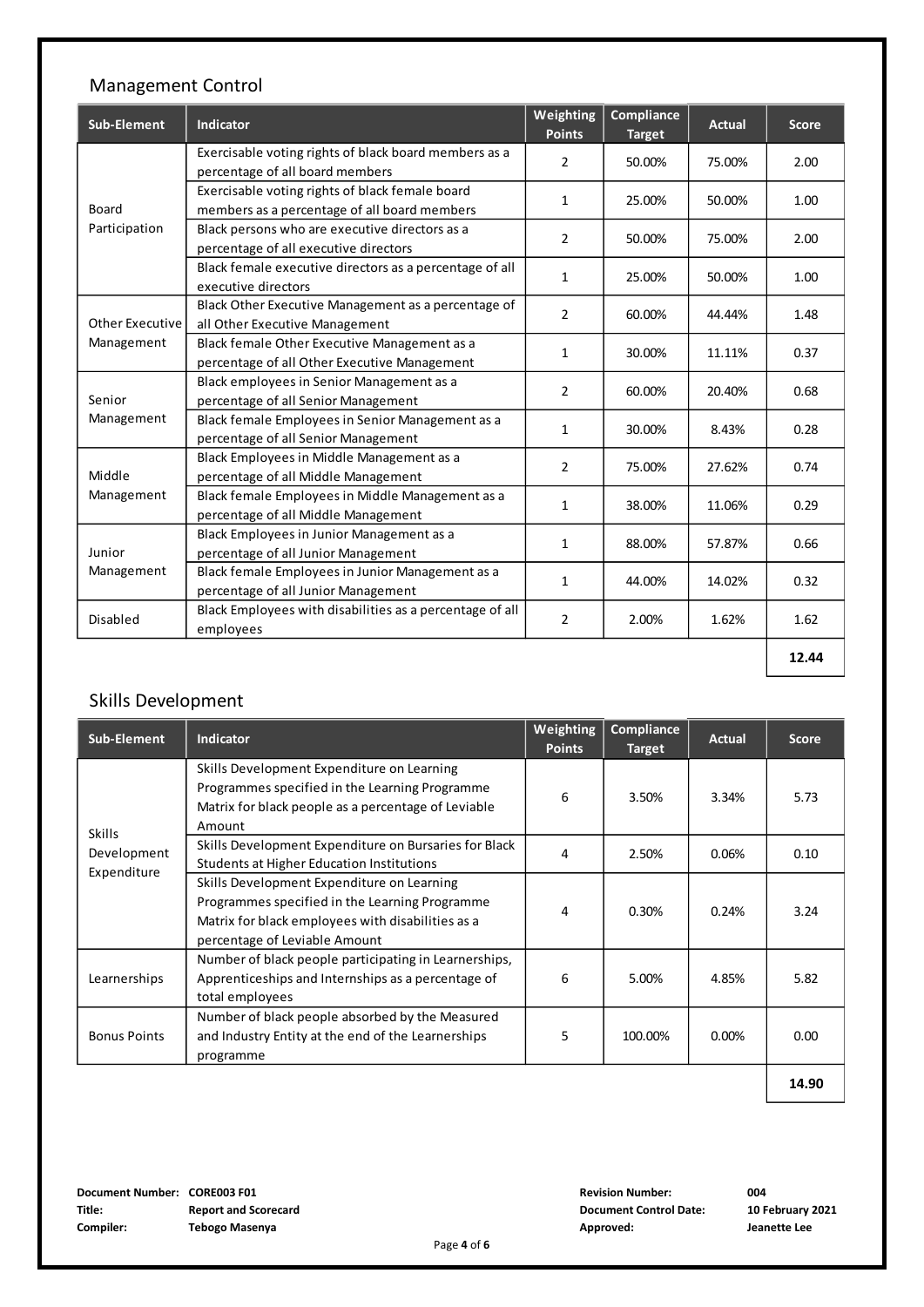## Enterprise Supplier Development

| Sub-Element                 | Indicator                                                                                                                                                                                                                           | Weighting<br><b>Points</b> | Compliance<br><b>Target</b> | <b>Actual</b> | <b>Score</b> |
|-----------------------------|-------------------------------------------------------------------------------------------------------------------------------------------------------------------------------------------------------------------------------------|----------------------------|-----------------------------|---------------|--------------|
|                             | B-BBEE Procurement Spend from all Empowering<br>Suppliers based on the B-BBEE Procurement<br>Recognition Levels as a Percentage of Total Measured<br><b>Procurement Spend</b>                                                       | 5                          | 80.00%                      | 80.52%        | 5.00         |
|                             | <b>B-BBEE Procurement Spend from all Empowering</b><br>Suppliers that are Qualifying Small Enterprises based<br>on the applicable B-BBEE Procurement Recognition<br>Levels as a percentage of Total Measured Procurement<br>Spend   | 3                          | 15.00%                      | 14.78%        | 2.96         |
| Preferential<br>Procurement | B-BBEE Procurement Spend from Exempted Micro-<br>Enterprise suppliers based on the applicable B-BBEE<br>Procurement Recognition Levels as a percentage of<br><b>Total Measured Procurement Spend</b>                                | 4                          | 15.00%                      | 9.29%         | 2.48         |
|                             | B-BBEE Procurement Spend from all Empowering<br>Suppliers that are at least 51% black owned based on<br>the applicable B-BBEE Procurement Recognition Levels<br>as a percentage of Total Measured Procurement Spend                 | 11                         | 50.00%                      | 23.84%        | 5.24         |
|                             | B-BBEE Procurement Spend from all Empowering<br>Suppliers that are at least 30% Black Women Owned<br>based on the applicable B-BBEE Procurement<br>Recognition Levels as a percentage of Total Measured<br><b>Procurement Spend</b> | 4                          | 12.00%                      | 15.84%        | 4.00         |
| <b>Bonus Points</b>         | B-BBEE Procurement Spend from Designated Group<br>Suppliers that are at least 51% Black owned based on<br>the B-BBEE Recognition Level                                                                                              | $\overline{2}$             | 2.00%                       | 1.98%         | 1.98         |
| Supplier<br>Development     | Annual value of all Qualifying Supplier Development<br>Contributions made by the Measured Entity as a<br>percentage of the target                                                                                                   | 10                         | 2.00%                       | 2.00%         | 10.00        |
| Enterprise<br>Development   | Annual value of Enterprise Development Contributions<br>and Sector Specific Programmes made by the Measured<br>Entity as a percentage of the target                                                                                 | 5                          | 1.00%                       | 1.05%         | 5.00         |
| <b>Bonus Points</b>         | Bonus point for graduation of one or more Enterprise<br>Development beneficiaries to graduate to the Supplier<br>Development level                                                                                                  | 1                          | Yes                         | Yes           | 1.00         |
|                             | Bonus point for creating one or more jobs directly as a<br>result of Supplier Development and Enterprise<br>Development initiatives by the Measured Entity                                                                          | $\mathbf{1}$               | Yes                         | Yes           | 1.00         |
|                             |                                                                                                                                                                                                                                     |                            |                             |               | 38.66        |

#### Socio-Economic Development

| Sub-Element                 | <b>Indicator</b>                                                                                                             | Weighting<br><b>Points</b> | Compliance<br><b>Target</b> | <b>Actual</b> | <b>Score</b> |
|-----------------------------|------------------------------------------------------------------------------------------------------------------------------|----------------------------|-----------------------------|---------------|--------------|
| <b>SED</b><br>Contributions | Annual value of all Socio-Economic Development<br>Contributions made by the Measured Entity as a<br>percentage of the target |                            | 1.00%                       | 1.04%         | 5.00         |
|                             |                                                                                                                              |                            |                             |               | 5.00         |

**Document Number: CORE003 F01 Title: Report and Scorecard Document Control Date: 10 February 2021 Compiler: Tebogo Maseny**

**Revision Number: a Approved: Jeanette Lee**